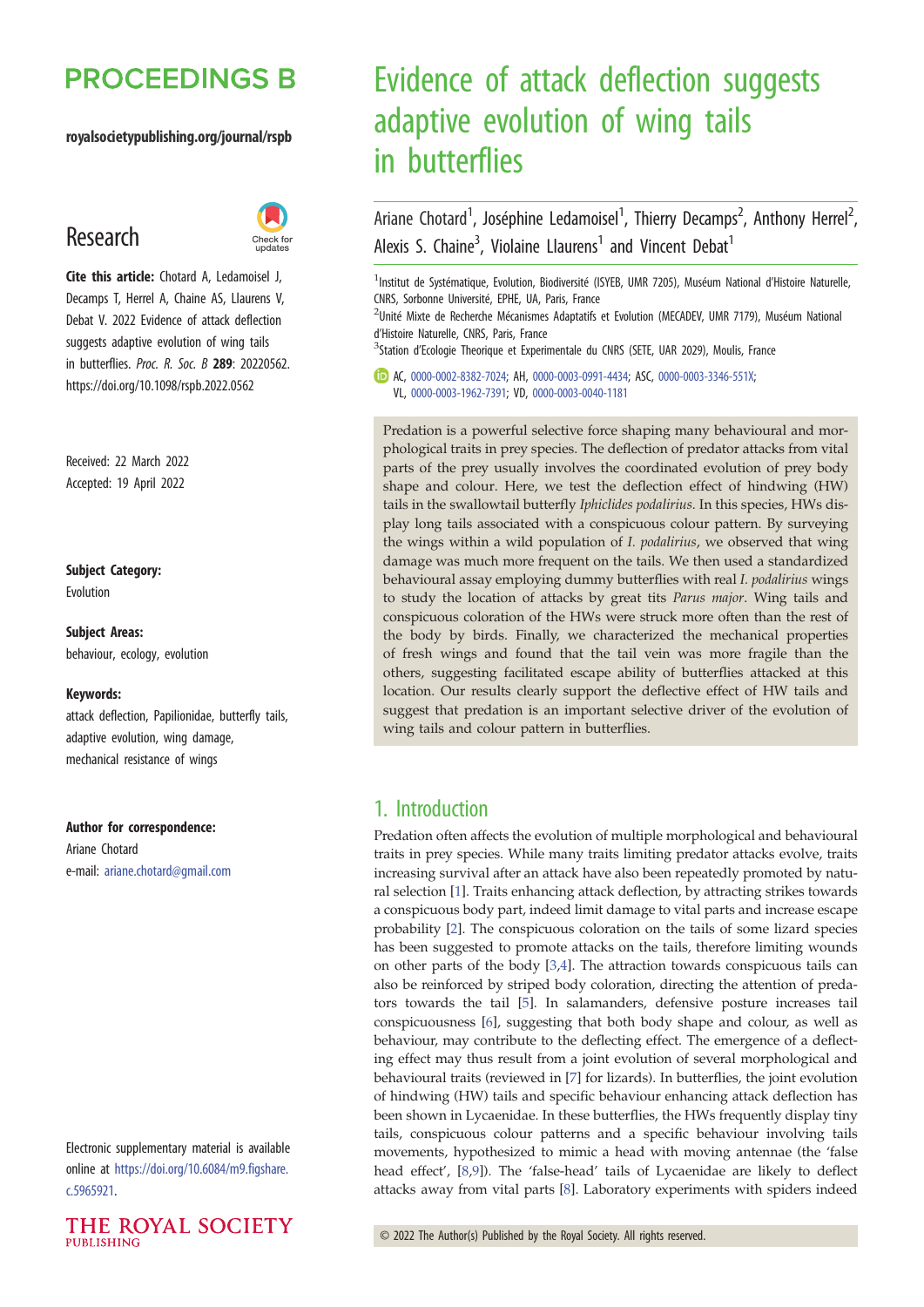showed that Calycopis cecrops butterflies, displaying false-head HWs, escaped more frequently than butterflies from other species where HWs do not display such false-heads [[10\]](#page-8-0). In museum collections, the prevalence of individuals with symmetrically damaged HWs, interpreted as beak marks of failed predator attacks, has been shown to be higher in Lycaenidae species with wing tails, when compared with species without a tail or with a less conspicuous colour pattern [[11](#page-8-0)]. This suggests that the deflecting effect associated with HW tails might rely on the joint evolution of wing shape, colour pattern and behaviour, promoted by the attack behaviour of predators relying on visual cues.

Such a deflecting effect may lead to the loss of the attacked body part, but with limited effect on survival. In lizards and salamanders, tails can be detached without severely impacting survival of the attacked animal (i.e. autotomy [\[12,13\]](#page-8-0)). In butterflies, wing margins displaying eyespots are preferentially attacked (e.g. in Bicyclus anynana [[14\]](#page-8-0), in Lopinga achine [\[15](#page-8-0)], see [[16\]](#page-8-0) for a review). The loss of wing margins and especially HW margins has a low impact on butterflies flying abilities [\[17](#page-8-0)] and may therefore have a limited impact on survival. Butterflies are indeed commonly observed flying in the wild with such wing damage [\[18](#page-8-0)]. The escape from predators after an attack might also be facilitated by enhanced fragility of the attacked parts of the wings. In Pierella butterflies, for instance, Hill & Vaca [\[19](#page-8-0)] showed that the conspicuous areas of the HWs are associated with increased fragility, which may facilitate the escape after a predation attempt directed at this specific wing area. Similarly, in small passerine bird species, the feathers located in the zone most prone to the predator attacks are easier to remove [[20\]](#page-8-0). The evolution of specific body parts with increased fragility might thus be promoted by predation pressure, because they enhance prey survival after an attack.

The repeated evolution of HW tails in Lepidoptera could result from the selection exerted by predators on the evolution of traits that enhance deflection. The long, twisted wing tails of some Saturniidae moths have indeed been shown to divert bats from attacking moth bodies [\[21](#page-8-0)]. During flapping flight, the spinning tails indeed confuse the echolocation signal perceived by predators, thus diminishing strike efficiency [\[22](#page-8-0)]. The evolution of wing tails in moths is thus likely to be promoted by the sensory system of their nocturnal predators. The deflecting effect of wing tails has also been suggested in day-flying butterflies facing diurnal predators relying on visual cues, but has been tested only in the very specific case of the false-head wing tail of Lycaenidae. In these small-size butterflies, predation is likely to be mostly exerted by invertebrate predators, such as jumping spiders. By contrast, a greater part of predation involves vertebrate predators, and birds in particular, for larger butterflies [[23\]](#page-8-0). Bird predation has indeed been suggested to exert significant selection on the evolution of butterfly wing morphology, especially on colour pattern [[24,25\]](#page-8-0).

Repeated evolution of tails has occurred many times in day-flying Lepidoptera, including some moths, like Uranidae, and all butterfly families, with the countless tailed Papilionidae (swallowtail) species, the double-tailed Charaxinae (Nymphalidae), the tiny tailed Riodinidae and Lycaenidae, and the few Hesperidae and even fewer Pieridae tailed species. Swallowtail butterflies are particularly well known for their conspicuous, highly diversified HW tails [\[26](#page-8-0)], but the selection exerted by predators on the repeated evolution of these tails has never been formally investigated. Here, we

tested whether the evolution of tails might be promoted by attack deflection, using the swallowtail species Iphiclides podalirius (Linné, 1758 Lepidoptera, Papilionidae) as a case study. Iphiclides podalirius is a large palaearctic butterfly with HWs displaying long tails associated with a salient colour pattern: an orange eyespot and four blue lunules with strong UV reflectance [\[27\]](#page-8-0). The combination of HW tail and colour pattern is, therefore, very conspicuous ([figure 3\)](#page-3-0), and especially for predators sensitive to UV reflection, such as songbirds [[28\]](#page-8-0). Moreover, the four wings exhibit convergent black stripes over a pale background, contiguous between forewings (FWs) and HWs in resting position, pointing towards the anal edge. This may enhance the attraction of a predator to the posterior part of the HW [\[8\]](#page-8-0). To test whether the evolution of wing tails in this species may stem from selection promoting traits enhancing attack deflection, we performed a series of three complementary experiments.

First, we characterized the amount and location of damage on the wings of wild butterflies to test whether tails are more frequently lacking in surviving butterflies, possibly indicative of failed predation attempts. Second, we conducted experimental behavioural assays in captivity using an avian generalist predator, the great tit Parus major, and dummy butterflies made with real I. podalirius wings, in order to investigate the location of attacks. We specifically tested whether attacks are more frequently directed towards the HW tails and associated colour pattern as compared to the rest of the butterfly body. Finally, we used a specific experimental set up to estimate the force needed to tear wings at different locations. Preferentially attacked body parts are predicted to be more easily detached, as it would enhance the probability of escape of the butterfly after an attack [[19\]](#page-8-0). This combination of experiments under controlled and natural conditions provides a test for the role of predator deflection in the adaptive evolution of wing shape, wing colour pattern and wing resistance in swallowtail butterflies.

## 2. Material and methods

#### (a) Field sampling

Field sampling of I. podalirius was performed in Ariege (France) during the summer of 2020 (collection sites:  $43^{\circ}04'17.86''$  N,  $01^{\circ}21'58.88''$  E; ca 400 m.a.s.l., and  $43^{\circ}03'50.94''$  N,  $01^{\circ}20'40.95''$  E; ca 400 m.a.s.l.). We sampled a total of 138 wild individuals, with a large majority of males (132 males/six females), likely reflecting the patrolling behaviour displayed by males (hill topping). After their capture, butterflies were euthanized by hypothermia and their wings stretched out and dried.

# (b) Assessing the distribution of wing damage in the wild

The dorsal side of the FWs and HWs of the field-sampled individuals was photographed in controlled LED light conditions (Nikon D90, Camera lens: AF-S Micro Nikkor 60 mm 1 : 2.8G ED). Out of the 138 wild butterflies collected, 65 exhibited wing damage. We studied the location of missing wing areas, distinguishing damage occurring on HW and FW, and reported the asymmetry of different types of damage (left and right damage with visually similar areas and positions were considered symmetric). A Pearson's  $\chi^2$ -test with Yates' continuity correction was used to test whether (1) damage was more often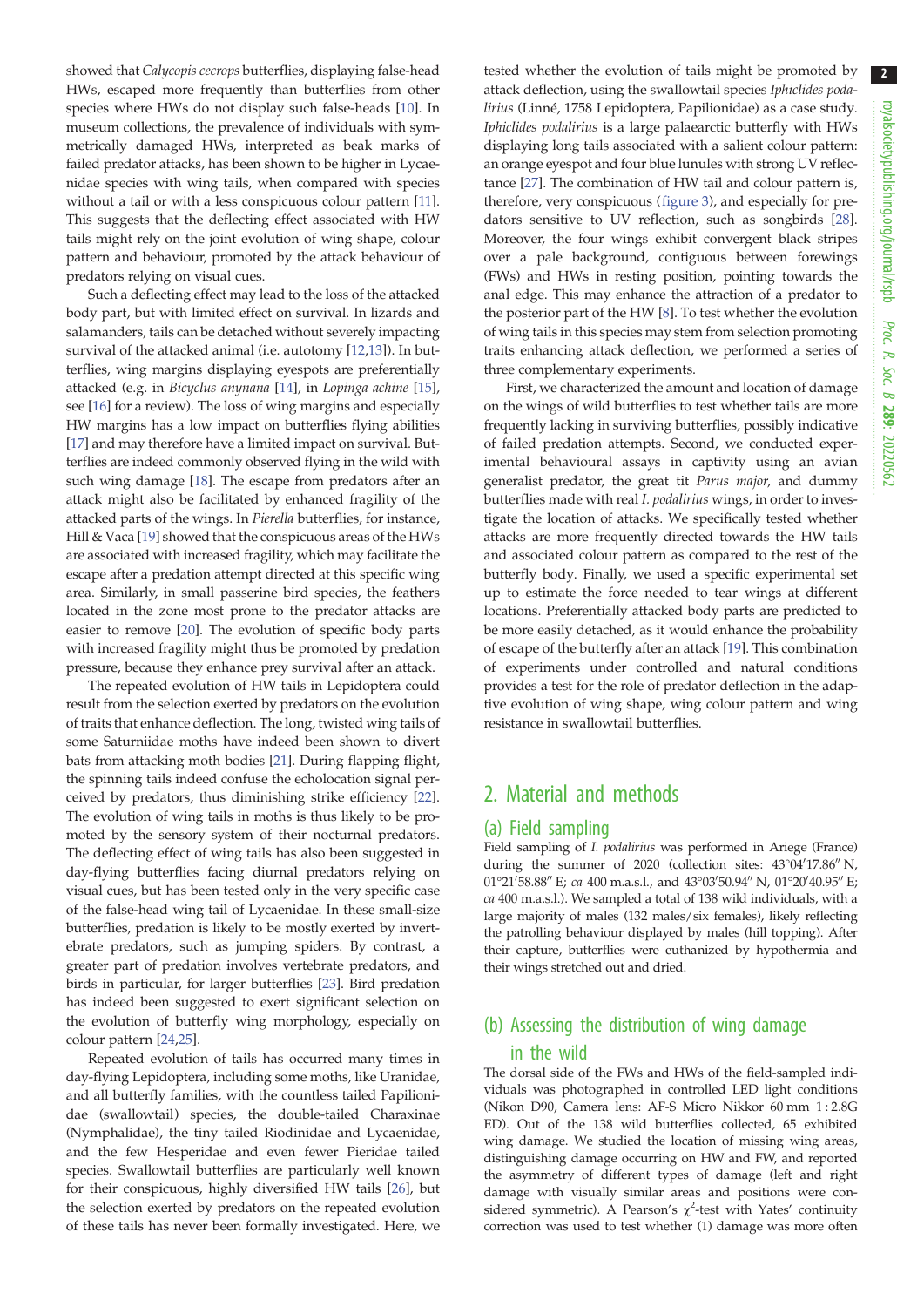3

<span id="page-2-0"></span>observed on HWs than on FWs, and (2) damage on HWs was more often asymmetric than damage on FWs.

To finely quantify the distribution of missing wing areas, we then digitized the wing outlines of the 65 damaged butterflies and 10 intact individuals as references. We defined 300 semi-landmarks equally spaced along the outline of both the left- and right-reflected FWs and HWs, using TpsDig2 [\[29\]](#page-8-0). The average shape of intact butterflies was obtained with TpsRelw, [\[29\]](#page-8-0)), using a geometric morphometric approach [[30](#page-8-0),[31](#page-8-0)]. The wing outline of each damaged individual was then manually superimposed on the average shape of intact butterflies, in order to characterize the missing area of each damaged wing. A heat map was then obtained by summing up the occurrences of missing areas at each pixel throughout the sample of damaged individuals, using EBImage (R package; [[32](#page-8-0)]), following [\[17\]](#page-8-0). The heat map was then plotted with autoimage (R package; [\[33\]](#page-8-0)).

#### (c) Behavioural experiment with birds

We conducted an experiment to determine the location of attacks by birds on I. podalirius wings between October 2020 and January 2021 at the Station d'Ecologie Théorique et Expérimentale du CNRS, France (near the collection sites). Great tits were caught in mist-nets in the vicinity of the research station, ringed, and housed in individual indoor/outdoor cages  $(5 \times 1 \times 3 \text{ m})$  and fed ad libitum with mealworms and sunflower seeds. After 2 days of habituation to captivity, we conducted behavioural experiments on 2 consecutive days during the 3 h after sunrise while birds did not have access to sources of food other than dummy butterflies. The whole experiment was repeated three times using new birds for a total of 72 different birds tested. Capture of wild birds was performed under permits from the French ringing office (CRBPO, permit no. 13619 to A.S.C.). Capture and holding of birds from the wild was approved by the Région Midi-Pyrenées (DIREN, no. 2019-s-09) in the Moulis experimental aviaries (Préfecture de l'Ariège, institutional permit no. SA-12-MC-054; Préfecture de l'Ariège, Certificat de Capacite, no. 09-321 to A.S.C.).

We built 95 dummy butterflies, using actual wings of I. podalirius butterflies collected in the wild, glued on an artificial black cardboard body. The position of the glued wings corresponded to the natural position of butterflies at rest (figure 1). A dummy was placed in each bird cage, about 1.5 m off the ground, using a wire fixed to the cage wall. This setting thus allowed the dummy to gently 'flutter' in the middle of the cage, far enough from any perching site, to prevent close inspection by resting birds. The birds thus had to approach and potentially strike dummy butterflies while flying. Each cage was equipped with a camera filming continuously (figure 1; electronic supplementary material, figure S2). Two observers also monitored the 24 experimental cages: damaged dummies were replaced as soon as noted by the observers, to maximize the number of attacks on intact butterflies. After each experimental session, the birds were fed ad libitum until nightfall to minimize the stress generated by the experiment. The whole experiment was repeated for 2 consecutive days.

Analyses of videos recorded during the experiments were used to count the exact number of strikes performed by each bird on each dummy butterfly. Each strike was defined as a single touch of the beak on the dummy butterfly. The films were also used to assess the precise location of each strike on the butterfly body. Five categories of strike location were defined: body, coastal part of the FW, distal part of the FW, HW colour pattern and HW tail (figure 1). In some cases, the strike affected several locations at once. These 'combined' locations were considered as separate categories, leading to a total of eight possible targeted locations ([figure 3](#page-3-0)). Because a dummy could be attacked several times before it was replaced, we also recorded the order of each strike performed by the tested bird on the given dummy.



Figure 1. Experimental set-up for behavioural assay with wild-caught great tits. (a) Each experimental cage  $(5 \times 1 \times 3$  m) was equipped with a video camera filming continuously. A butterfly dummy was fixed to the wall at about 1.5 m off the ground using a wire far enough from any perching site to prevent close inspection by the birds not in flight. (b) Picture of a butterfly dummy struck by a bird. (c) Schematic of a dummy butterfly composed of four real wings glued on an artificial black cardboard body. Five locations could be targeted by birds: body, FW coastal, FW distal, colour pattern and tail. Photograph of the set-up is given in electronic supplementary material, S2. (Online version in colour.)

We first tested whether strikes occurred more often on the HWs than on the FWs, using a Pearson  $\chi^2$ -test with Yates' continuity correction. To test whether the different parts of the wings were equally prone to attack, we applied a generalized binomial regression model for the probability of attack, using strike location and strike rank order as effects and considering all specimens and sessions (including birds that did not attack). An analysis of variance was then applied (ANOVA type II, function 'Anova' package 'car', [[34](#page-8-0)]). To allow pairwise comparisons on the location categories, we conducted a series of post hoc tests (function 'tukey\_hsd' package 'rstatix', [[35](#page-8-0)]).

### (d) Mechanical resistance of the wings

#### (i) Experimental sample

We tested mechanical resistance of the different wing parts on 28 fresh I. podalirius butterflies (21 females and seven males) obtained as pupae from a commercial supplier (Worldwide Butterflies Ltd). After emergence, individuals were placed in individual cages to allow proper unfolding and drying of the wings, then placed in entomological envelopes to avoid wing damage. The butterflies were fed once a day with a mixture of water and honey, and maintained for 11 to 20 days depending on the time between emergence and the start of the experiments. Experiments were performed on freshly killed individuals to limit the effect of wing drying on mechanical properties post-mortem [[36](#page-8-0)]. In order to test whether the tails are more fragile, we compared the mechanical resistance of different regions of the wings [\(figure 2](#page-3-0)). Specifically, we contrasted the vein located within the HW tail (M3H vein), with another HW vein located outside the colour pattern area (R5H vein). We also included the two developmentally homologous veins on the forewing (M3F and R5F; [[37](#page-8-0)]). For each butterfly, the experiment was conducted on one HW and one FW. The four veins were measured in a randomized order to avoid any bias caused by the deformation of the wings due to previous tearing.

#### (ii) Experimental set-up

As wing parts involved in predator deflection are expected to be particularly fragile, we designed a custom experimental set-up adapted from Hill & Vaca [[19](#page-8-0)] and De Vries [[38](#page-8-0)] to specifically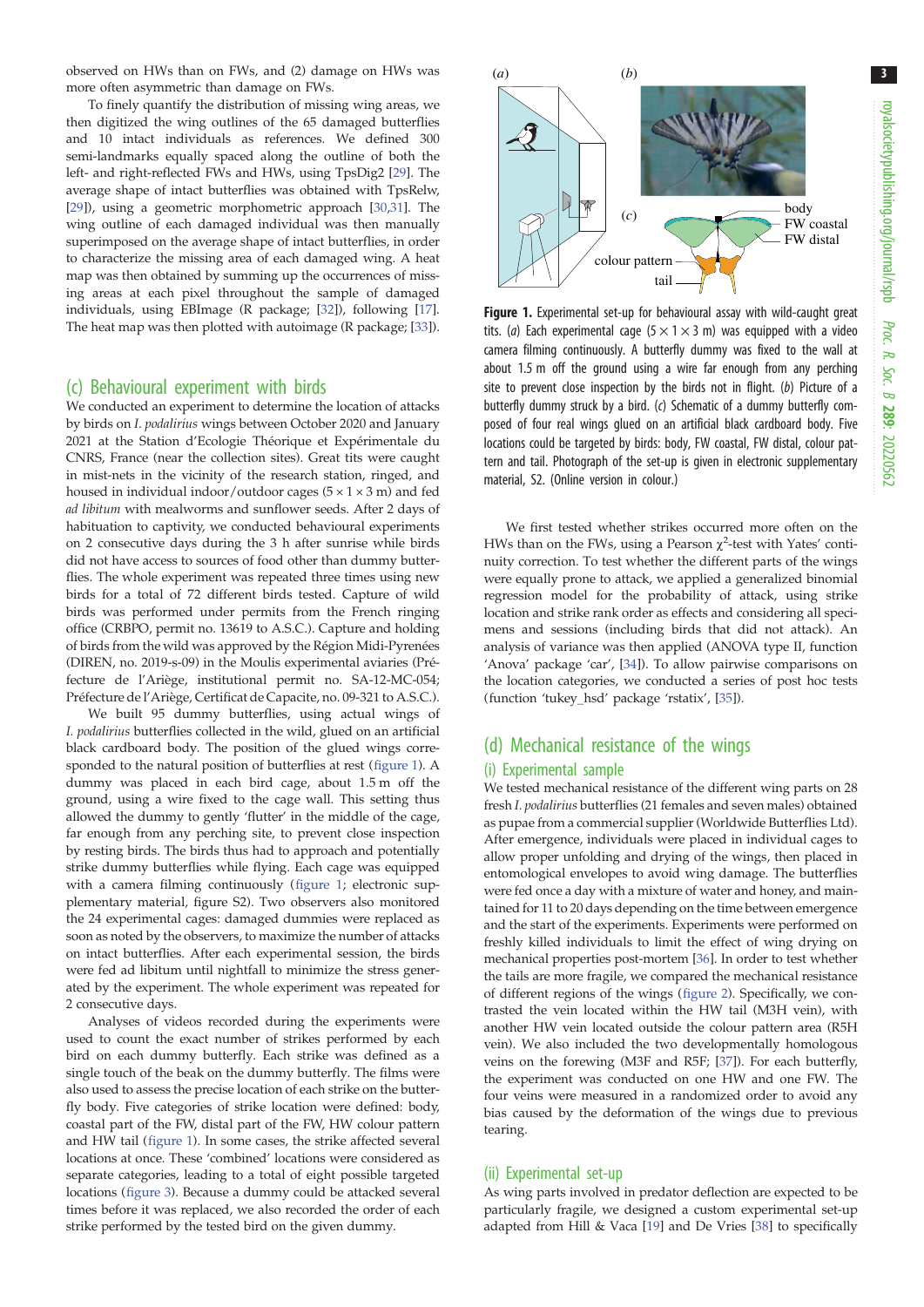<span id="page-3-0"></span>

Figure 2. Experimental set-up designed to estimate the strength needed to break wings at different locations. (a) A custom set-up was built, composed of a mobile part (clip + force transducer + linear table) exerting traction on the wing and a fixed part, holding the wing. (b) Summary variables derived from force profile:  $F_{\text{max}}$ (the maximum force exerted on the vein),  $T_1$  (the time to the first break),  $T_{\text{max}}$  (the time to the complete rupture of the vein), S the slope of the curve (estimating the stiffness of the wing) and the area under the curve  $J_{\text{max}}$  (indicating the impulse). (c) Locations of the four measured points with attachment on a vein at 3 mm from the edge of the wings. Hindwing tail resistance is measured at the point M3H. Photograph of the set-up is given in electronic supplementary material, S3. (Online version in colour.)



Figure 3. Locations of bird strikes on the dummy butterflies, recorded during six experimental sessions on 72 captured Parus major using butterfly dummies built with real wings of I. podalirius. A total of 59 strikes were recorded. Each category is defined by the location targeted by a bird in a single strike and represented in orange on each associated butterfly scheme. Only essential statistical comparisons are represented; see details in [table 1.](#page-4-0) Video in electronic supplementary material, movies S1–S2. (Online version in colour.)

estimate the mechanical resistance of different parts of the wings. When a bird catches the wing of a butterfly, the force exerted by the beak and the opposed escape movement of the butterfly likely induce tensile stresses on the wing. We thus compared the mechanical response of the different wing veins to a tensile force exerted in the direction of the vein, away from the body (figure 2). Our set up was composed of a fixed part holding the wing and of a mobile part exerting traction on the wing (figure 2; electronic supplementary material, figure S3). This mobile part was connected to the wing using a flattened and filed alligator clip with a squared 9  $mm<sup>2</sup>$  piece of rubber ensuring a soft and standardized contact with the wing. For each measurement, the clip was fixed at 3 mm from the edge of the wing. This clip was then connected to a piezo-electric force transducer (Kistler 9217A type 9207 serial no. 1275844), connected to a charge amplifier (Kistler type 5011). The force tranducer was fixed on a linear table controlled by a motor (RS PRO, 12 V dc, 2400 gcm), allowing constant traction. The charge from the force transducer was measured by the amplifier and sent to a Biopac AD unit. Forces were captured and analysed using Acq-Knowledge software (v. 4.1, BIOPAC Systems, Inc.).

The variation of the force through time, from the onset of the motor to the total rupture of the wing was recorded for each trial. These response curves were first smoothed using a low-pass filter set at 20 Hz. Five summary variables were extracted from the response curve (figure 2): (1) the maximum force exerted on the vein (estimating the maximum strength of the vein, noted  $F_{\text{max}}$ ), (2) the time to the first break  $(T_1;$  shown by the first abrupt decrease in force), (3) the time to the complete rupture of the vein  $(T_{\text{max}})$ ; when the force returns to zero), (4) the slope (S) of the curve between the beginning of the pull and the point of maximum force (estimating the stiffness of the wing, see electronic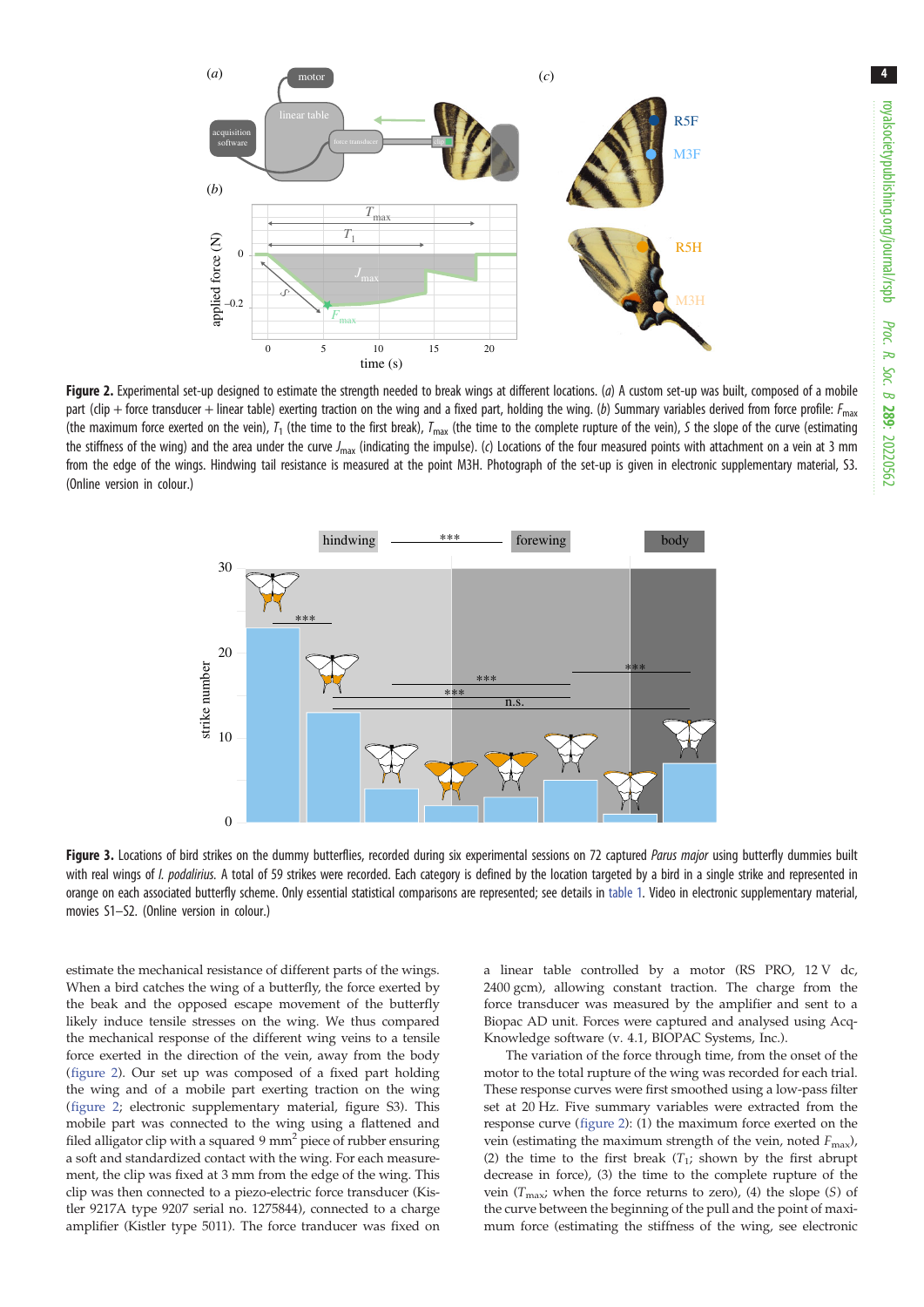5

<span id="page-4-0"></span>Table 1. Post hoc comparisons of bird strike numbers on the dummy butterflies between attack locations. Eight categories of location were defined: body, FW coastal, FW distal, colour pattern, tail, FW coastal + body, tail + colour pattern and tail + colour pattern + FW distal.

| <b>locations</b>                            | <b>parameters</b> | body     | colour<br>pattern | <b>FW</b><br>distal | <b>FW</b><br>coastal | <b>FW</b><br>$\text{coastal}$ +<br><b>Body</b> | tail    | $tail +$<br>colour<br>pattern | $tail + colour$<br>pattern + FW<br>distal |
|---------------------------------------------|-------------------|----------|-------------------|---------------------|----------------------|------------------------------------------------|---------|-------------------------------|-------------------------------------------|
| body                                        | estimate          |          |                   |                     |                      |                                                |         |                               |                                           |
|                                             | <i>p</i> -value   |          |                   |                     |                      |                                                |         |                               |                                           |
| colour pattern                              | estimate          | $-1.110$ |                   |                     |                      |                                                |         |                               |                                           |
|                                             | <i>p</i> -value   | 0.684    |                   |                     |                      |                                                |         |                               |                                           |
| FW distal                                   | estimate          | 5.218    | 6.328             |                     |                      |                                                |         |                               |                                           |
|                                             | <i>p</i> -value   | < 0.001  | < 0.001           |                     |                      |                                                |         |                               |                                           |
| FW coastal                                  | estimate          | 6.328    | 7.438             | 1.110               |                      |                                                |         |                               |                                           |
|                                             | <i>p</i> -value   | < 0.001  | < 0.001           | 0.965               |                      |                                                |         |                               |                                           |
| $FW$ coastal $+$                            | estimate          | $-1.665$ | $-0.555$          | $-6.883$            | $-7.994$             |                                                |         |                               |                                           |
| body                                        | <i>p</i> -value   | 0.960    | 1.000             | < 0.001             | < 0.001              |                                                |         |                               |                                           |
| tail                                        | estimate          | 2.109    | 3.220             | $-3.109$            | $-4.219$             | 3.775                                          |         |                               |                                           |
|                                             | <i>p</i> -value   | 0.213    | < 0.001           | 0.057               | < 0.001              | 0.210                                          |         |                               |                                           |
| $tail + colour$<br>pattern                  | estimate          | 3.109    | 4.219             | $-2.109$            | $-3.220$             | 4.774                                          | 0.999   |                               |                                           |
|                                             | <i>p</i> -value   | < 0.001  | < 0.001           | 0.190               | < 0.001              | 0.014                                          | 0.897   |                               |                                           |
| $tail + colour$<br>$pattern +$<br>FW distal | estimate          | 2.109    | 3.220             | $-3.109$            | $-4.219$             | 3.775                                          | 0       | $-0.999$                      |                                           |
|                                             | <i>p</i> -value   | 0.548    | 0.040             | 0.200               | < 0.001              | 0.324                                          |         | 0.983                         |                                           |
| intact                                      | estimate          | $-1.000$ | $-1.000$          | $-1.000$            | $-1.000$             | $-1.000$                                       |         |                               |                                           |
|                                             | <i>p</i> -value   | < 0.001  | < 0.001           | < 0.001             | < 0.001              | < 0.001                                        | < 0.001 | < 0.001                       | < 0.001                                   |

supplementary material, S1) and (5) the impulse required for the complete rupture of the vein  $(J_{\text{max}})$ , assessed by the area under the curve. The forces were measured in Newtons (N)—note the force takes negative values since we measured a tensile force.

#### (iii) Statistical analysis

The five mechanical parameters measured on the different veins were then compared using linear mixed models using wing (FW versus HW) and vein (M3 versus R5) as fixed effects, while butterfly ID, sex and the date of measurement session were set as random variables (function 'lmer', package 'lmerTest', [\[39\]](#page-8-0)). The date of measurement session was added to account for potential differences in temperature and humidity across sessions possibly affecting the mechanical properties of the wing. For  $J_{\text{max}}$ , there was some evidence that the wing and vein effects interacted. We thus modified the model to directly account for the four modalities of the vein effect (R5F, M3F, R5H and M3H). We analysed all models with a type III analysis of variance. All statistical analyses were carried out in R v. 4.0.3 (R Core Team 2018) [[40](#page-8-0)].

### 3. Results

#### (a) Natural wing damage mostly affects the tails

We hypothesized that a deflection effect should result in a higher proportion of wing damage on the deflecting wing areas in the wild. To test this hypothesis, we studied the location of wing damage in a natural population of I. podalirius. Among all wild individuals collected, 47.1% had wing damage. FWs were less often damaged than HWs (22.31% and 85.38%, respectively;  $\chi^2 = 101.54$ , d.f. = 1,  $p$  < 0.001). The frequency of individuals with missing HW tails in the wild was especially high: all 65 damaged individuals had at least one tail damaged (out of 130 wings tested, 82.3% had tail damaged). This result is illustrated by the heat map [\(figure 5](#page-6-0)). Furthermore, damage on the HWs were more often asymmetrical (78.46%) than damage on the FWs (24.62%) ( $\chi^2$  = 35.603, d.f. = 1, p < 0.001).

# (b) Behavioural experiments with birds reveal preferential attacks on hindwing tail and colour pattern

Using the behavioural assays carried out with great tits, we investigated whether the attacks on dummy butterflies were directed towards the posterior part of the HWs [\(figure 3\)](#page-3-0), as expected under the hypothesis of a deflecting effect induced by the butterfly morphology.

Among the 72 birds tested, only 17 attacked the dummy butterflies, resulting in 65 recorded strikes. Because some strikes occurred outside of the field of view of the camera, the targeted part of the dummy could be determined in only 59 of these strikes. The HWs were more often targeted by the birds (43 strikes; 72.9%) than the FWs (16 strikes; 27.1%)  $(\chi^2 = 12.36, d.f. = 1, p < 0.001)$ . The probability of attack strongly depended on the wing location (LR  $\chi^2$  = 141.21, d.f. = 8,  $p < 0.001$ ): there was strong evidence that strikes jointly targeting the tail and the colour pattern of the HWs (23 attacks; 39%) were more frequent than strikes on any other body part (see detailed statistical tests in table 1). By contrast, no evidence for an effect of the attack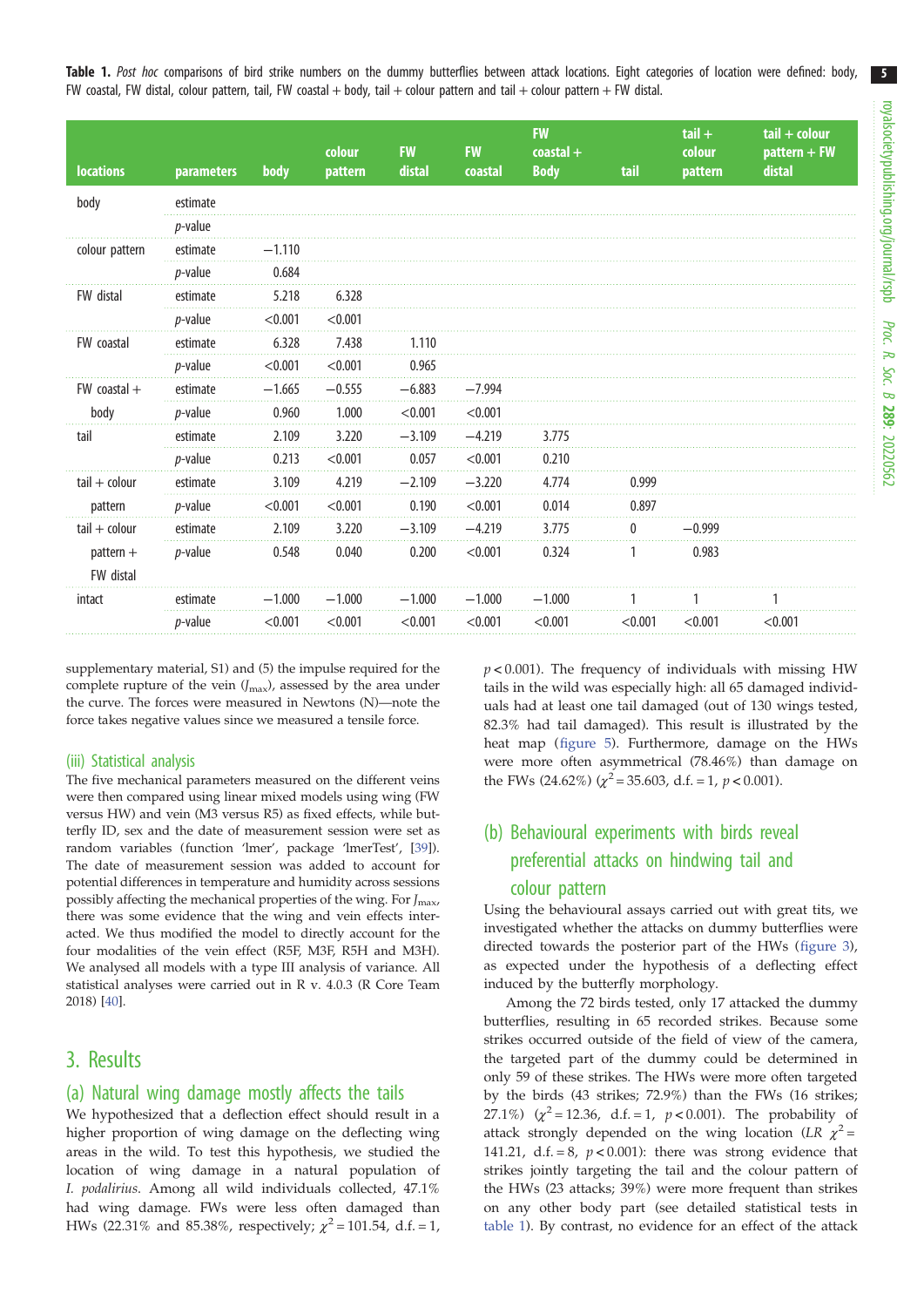6



Figure 4. Variation in mechanical resistance in different areas of the forewings and hindwings of fresh *I. podalirius* samples ( $n = 28$ ). On each of the 28 butterflies, four locations were studied, corresponding to four different veins (R5F, M3F, R5H and M3H). Means and standard errors are indicated as well as significant differences between locations. Three mechanical variables per wing location are reported (a)  $T_{\text{max}}$  (the time to the complete rupture of the vein). (b) S, the slope of the curve (estimating the stiffness of the wing) and (c)  $J_{\text{max}}$ , the area under the curve (a measure of impulse). (Online version in colour.)

Table 2. Summary of the linear mixed-effects models describing the effect of wing (forewing/hindwing) and vein (M3/R5) on the five mechanical parameters measured during the mechanical resistance experiment in different areas of the forewings and hindwings of fresh *I. podalirius* samples ( $n = 28$ ):  $F_{\text{max}}$  (the maximum force exerted on the vein),  $T_1$  (the time to the first break),  $T_{\text{max}}$  (the time to the complete rupture of the vein), S (estimating the stiffness of the wing) and  $J_{\text{max}}$  (the impulse required for the complete rupture of the vein). These five models were analysed with a type III analysis of variance.

|      | wing    |                 |                 |         |                 |                 | wing : vein |                       |        |
|------|---------|-----------------|-----------------|---------|-----------------|-----------------|-------------|-----------------------|--------|
|      | d.f.    | <i>F</i> -value | <i>p</i> -value | u. r.   | <i>F</i> -value | <i>p</i> -value |             | <i><b>F-value</b></i> |        |
| ma:  | 75.8500 | 3.1006          | 0.0823          | 75.6680 | 0.0180          | 08937           | 75 791      | .3071                 |        |
|      | 44.4160 | 17.7794         | < 0.001         | 44.1520 | 0.8624          | 0.3581          | 44.793      | 2.7123                | 0.1066 |
| ' ma | 67.7270 | 7 9865          | በ በበ62          | 64 3680 | 1973 ا          | በ ን779          | 63.458      | 1050                  |        |
|      | 69 0870 | 60 4044         | <0.001          | 68 9320 | 1.3691          |                 | 70.49       | 3050                  |        |
|      | 64.036  |                 | በ 177በ          | 58 537  | ን በ436          | በ 1582          | 57 844      | 1549                  |        |

ranking on attack probability was found (see detailed statistical tests in electronic supplementary material, table S1).

# (c) Hindwings and in particular hindwing tails are more easily damaged

We then tested whether the HW region with the tail and conspicuous colour pattern is more fragile than the rest of both wings, as expected if they are involved in a deflecting effect. There was a strong evidence that time to first rupture  $(T_1)$  and the time to total rupture  $(T_{\text{max}})$  were lower in HWs veins than FW veins (figure 4, see statistical tests in table 2).  $J_{\text{max}}$ , the impulse required to fully rupture the vein (as assessed by the area under the response curve; [figure 2\)](#page-3-0) was smaller for the HW tail vein (M3H) than for any other veins (M5H:  $t = -2.42$ ;  $p = 0.019$ ; M3F;  $t = -2.48$ ;  $p = 0.016$ ; M5F:  $t = -1.88$ ,  $p = 0.06$ ). The slope of the force profile, S, reflects the stiffness of the wing: the greater the slope, the stiffer the veins (equations in electronic supplementary material, S1). There was strong evidence that HW veins had higher force profile slopes than FW veins (figure 4, details in table 2), indicating that they are stiffer. Finally, a weak evidence for a lower  $F_{\text{max}}$  (maximum force applied to the vein) in the HWs than in the FWs was found  $(F = 3.11; p = 0.082,$ table 2).

# 4. Discussion

Our multi-pronged approach combining behavioural experiments, biomechanical measurements and survey in natural population provides strong evidence of a deflecting effect of HW tails in I. podalirius, opening new research avenues on the predation pressures involved in the evolution of tails in butterflies.

# (a) Adaptive evolution of hindwing tails promoted by predator behaviour

Our behavioural trials showed that attacks by great tits on I. podalirius are highly biased towards the HW tails and colour pattern. This provides strong support for a deflective effect generated by both colour pattern and tail on predators. Only a small fraction of the tested birds actually attacked the dummies. This could suggest that I. podalirius butterflies are not the usual prey consumed by great tits [[41\]](#page-8-0), especially during the season when the tests were carried out (late autumn and winter), where they mostly rely on seeds rather than on insects. Our behavioural experiments are thus relevant for the behaviour of generalist predators that are probably naive to the phenotypes of the tested butterflies, a likely situation in nature, as no specialist predator is known for I. podalirius. Some of the birds nevertheless repeatedly attacked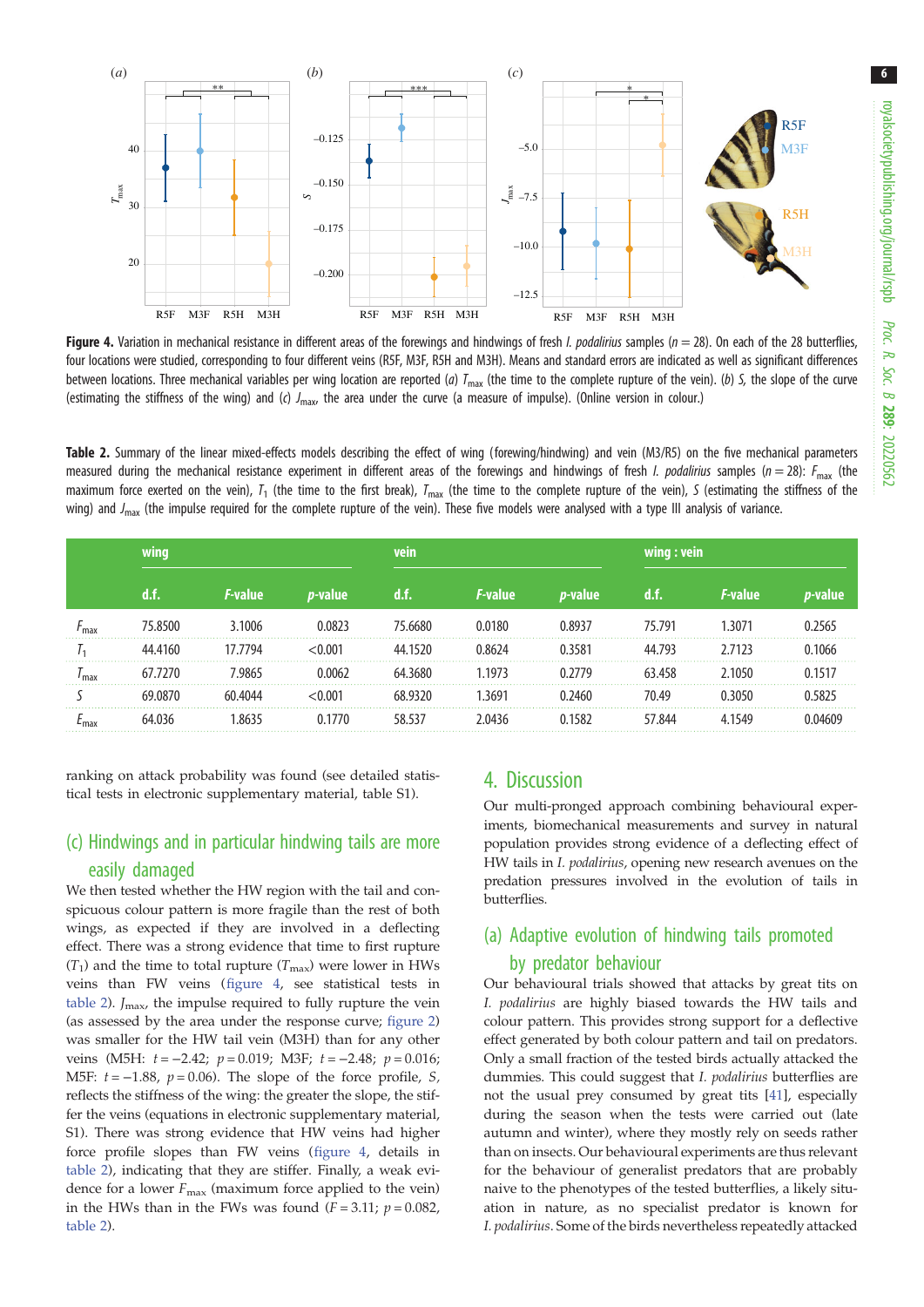<span id="page-6-0"></span>

Figure 5. Heat map describing the spatial distribution of wing damage on a sample of wild *I. podalirius*. Left: photograph of *I. podalirius* wings. Right: proportion of naturally damaged wing locations. Data for left and right wings were pooled for each pair of wings (65 individuals, so 130 forewings and 130 hindwings). The most frequently damaged areas are shown in red, while intact areas are shown in blue (see colour scale).

the posterior area of the HWs, consecutively targeting the two tails, showing a particularly strong interest for this location (see electronic supplementary material, movie S1).

Birds typically flew above the butterflies, patrolling the cage at 3 m high and dummies had their tails oriented towards the ground, at about 1.5 m high. The high frequency of attacks on the tails therefore did not result from an easier access to the tails due to a positional bias. To the contrary, birds adjusted their trajectory to attack from below (see electronic supplementary material, S4; movie S2), suggesting they were specifically targeting the tails. The combination of tails and associated conspicuous colour pattern is thus probably very attractive to predators, inducing the observed pattern of attack locations. Given the tested birds preferentially attacked the distal area of the HW, we would expect that this wing area should be easier to tear off. Such enhanced fragility would facilitate butterfly escape and may thus be promoted by natural selection generated by the behaviour of birds.

Our analysis of the mechanical resistance of wing veins indeed shows that HW veins, and especially the vein located within the tail, are less resistant to the application of a tensile force and break sooner than FW veins. Whether the measured difference in strength would have a significant impact during a predator attack is unknown but the forces tested are relevant to the type of strikes observed in our behavioural experiment. The enhanced fragility of the HW vein located within the tail is thus consistent with the deflection hypothesis. It should increase escape probability, while preserving the integrity of the wing and reducing aerodynamic costs. Interestingly, in Pierella butterflies, the conspicuous white patch of the HW, found by Hill & Vaca [[19\]](#page-8-0) to have increased fragility, contains the M3H vein, i.e. the vein located within the tail in I. podalirius, that was found to be the stiffest and the earliest to break in our study. The M3H vein could

have enhanced fragility in many butterfly species, therefore promoting the evolution of conspicuousness in these wing areas, enhancing survival after an attack. The evolution of such an association should especially be favoured if butterflies missing this wing area still survive in the wild.

The large abundance of tailless I. podalirius flying in the wild indeed testifies to the limited aerodynamic consequences of such damage. Tail loss does not prevent these damaged butterflies from performing their typical hill-topping behaviour and is thus likely to have a limited impact on their fitness. The distribution of damage across the wings in the natural population of I. podalirius also confirms that HW tails are more prone to attack than any other part of the wing (figure 5). Inferring predation from butterfly wing damage alone can be misleading because damage can stem from a diversity of sources, including interactions with conspecifics [[42,43\]](#page-9-0) or collision with obstacles [\[17](#page-8-0)[,44](#page-9-0)]). However, the pattern we found is still consistent with an increased attack rate on HW tails. While damage due to collisions should be symmetrical as seen on FWs, the prevalence of asymmetric damage on the tails of I. podalirius matches the hypothesis of predator attacks during flight or when butterflies are at rest, typically perching on high branches with their wings wide open [\(figure 1](#page-2-0)). This also suggests that symmetry in the tail is not critical for aerodynamics. Our survey in a natural population thus reinforces the evidence for the adaptive evolution of tail and colour pattern in I. podalirius, where the benefits in terms of escape ability may exceed the costs of wing damage.

Considered together, (1) the strong prevalence of the attacks on the HW tails and associated colour pattern, (2) the reduced strength or the corresponding parts of the wings and (3) the very high incidence of natural wing damage on the tails, provide evidence for the adaptive evolution of HWs tails in I. podalirius via a deflecting effect of predator attacks. The effect of attack deflection on the evolution of wing tails in day-flying butterflies has only been demonstrated in the peculiar case of false head morphology in Lycaenidae [\[8,9\]](#page-8-0). Our study suggests that predation can be a major selective pressure involved in the evolution of HW tails in butterflies. HW tails have evolved multiple independent times throughout the diversification of butterflies and are associated with an important diversity of colour patterns [[45](#page-9-0)]. Their size and shape are highly variable across species, ranging from slightly scalloped margins to long tails. Poorly developed tails might be sufficient to induce attack deflection: for example, a high rate of attack (as assessed by the frequency of wing damage) was reported on the barely prominent, but colourful, hindtips of the Burmese jungle queen butterfly [[46](#page-9-0)]. This underlines the importance of the joint effect of wing shape and colour and suggests that the predator's behaviour can promote the gradual evolution of HW tails. Altogether, our results point to the combined evolution of different traits involved in predator deflection, namely HW shape, fragility and colour patterns, as well as behaviour, jointly forming an adaptive syndrome.

#### (b) Adaptive syndrome of predation deflection

In our experiments with birds, tails alone were targeted in a large proportion of the trials, but most attacks involved a combination of the tails and associated colour pattern. This strongly suggests that the visual effect triggering attack deflection in I. podalirius is jointly induced by the tails and the colour pattern, including the blue marks and the orange eyespots on the HW, and possibly the black stripes pointing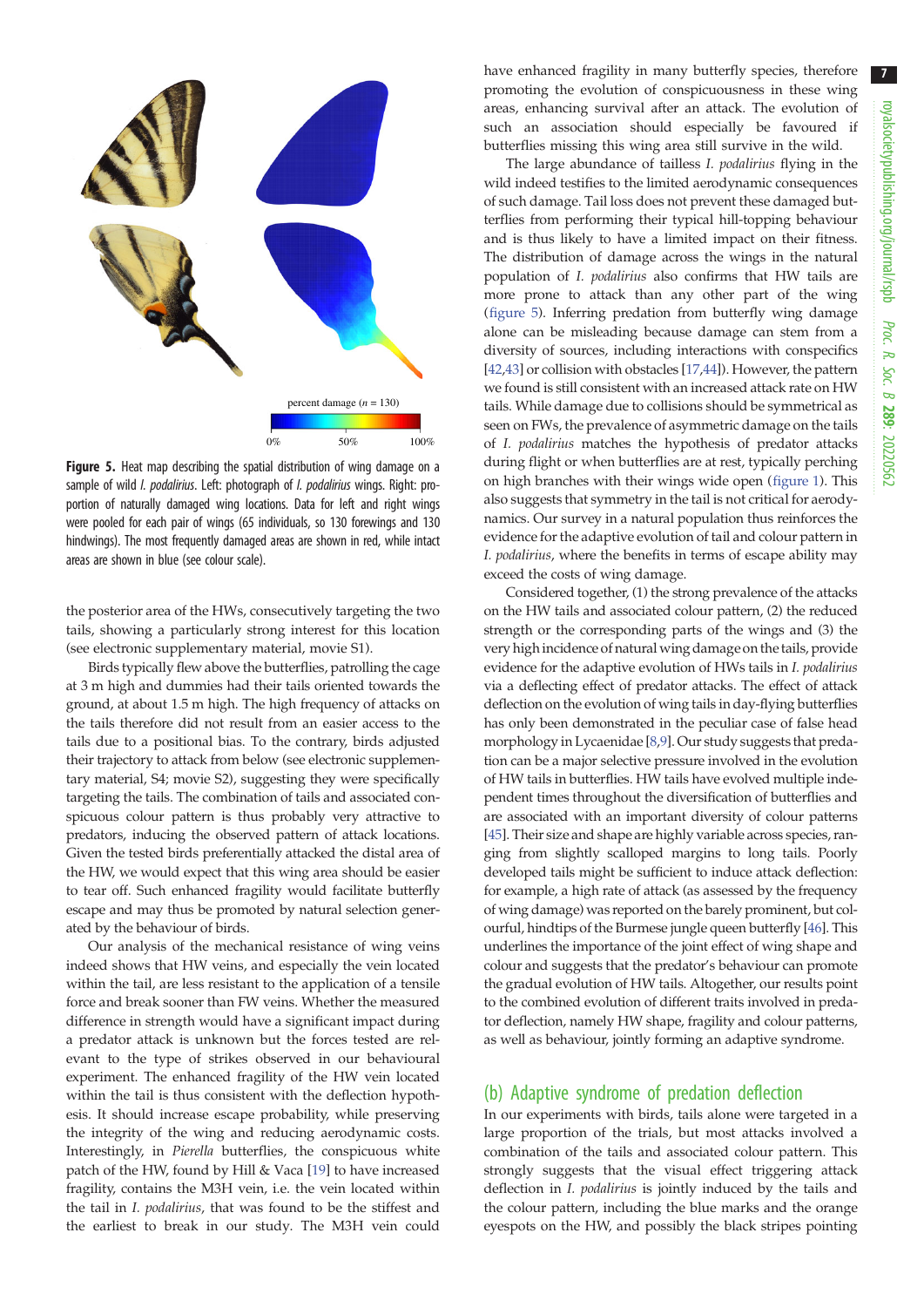at the tails. The deflection effect therefore probably relies on the evolution of a series of traits, including wing shape, wing colour pattern and wing mechanical resistance. The joint versus sequential nature of the evolution of these different traits is largely unknown and might depend on the developmental and genetic bases of the traits involved in deflective syndromes, as well as the different selection pressures acting on each of those traits.

Associations between HW tails and peculiar colour patterns promoted by predation pressure have been described for butterfly species involved in Batesian mimicry. In Papilio memnon, for instance, some females display HW tails and red coloration resembling the toxic species Pachliopta coon on the Malay peninsula while other females have no tail and an alternative yellow colour pattern mimicking Troides helena in Northern Borneo [\[47](#page-9-0)]. These two traits are controlled by different loci and the linkage disequilibrium between these loci might have been promoted by the selective advantages brought by mimicry [[48](#page-9-0)]. Nevertheless, the association between well-developed tails and conspicuous colour elements is not universal in Papilionidae: for example, Papilio ulysses tails and surrounding wing parts are completely black, while in Papilio demodocus, conspicuous distal eyespots are observed in tailless HWs. Shared developmental pathways in wing shape and colour pattern might promote their joint evolution, so that the emergence of deflective syndromes can be facilitated in some lineages. Alternatively, species ecology might trigger strong selection promoting linkage disequilibrium between loci controlling traits enhancing deflection.

The combined evolution of traits limiting predation also frequently extends to behaviour. Whether the behaviour emerges before or after the evolution of morphological traits involved in deflection is an open question. In I. podalirius, the perching position with wings wide open possibly enhances the deflecting effect provided by HW tails but might have been promoted for its effect on thermoregulation [\[49](#page-9-0)] before the evolution of tails. Adaptive syndromes involving the evolution of both morphological and behavioural traits promoted by predator behaviour have been observed in other Lepidoptera. In some species, hidden conspicuous coloration can be suddenly uncovered when threatened by a predator, inducing a startling effect (e.g. in Catocala nupta, [\[50](#page-9-0)]) or attracting predator attention to specific eyespot locations (e.g. in Archeoprepona chromus [\[51](#page-9-0)]). The evolutionary sequence of these behavioural and morphological traits has been investigated experimentally by testing the deterring effect of both traits independently. These experiments suggest that behavioural changes might have preceded the evolution of conspicuous coloration, because sudden movements can be sufficient to induce strong deterrence [\[52](#page-9-0)]. Whether a similar 'behaviour first' evolutionary sequence is involved in the evolution of deflective syndromes should be investigated.

Important selective trade-offs between predator deflection and flight abilities might also influence the evolution of deflective syndromes in Lepidoptera, therefore constraining wing areas involved in such syndromes. Anteromotorism being a shared characteristic of butterflies [\[53](#page-9-0)], HW fragility might be ancestral, and conspicuous marks might have secondarily been favoured on these weaker wings. In Papilionidae, HW shape is indeed strikingly more diversified than FW shape [\[26](#page-8-0)] in agreement with lower aerodynamic constraints on the HWs. The study of aerodynamic forces applied to an artificial model of a butterfly with tails suggests that HW tails increase the lift of the butterfly during gliding [\[54\]](#page-9-0). Preservation of flight capacity through the maintenance of tail integrity, and in particular a sufficient strength to withstand the pressure forces applied during flapping, could act as an evolutionary tradeoff with the selection of mechanical weakness. The selective pressures acting on each of the traits involved in these deflective syndromes should now be studied independently and compared in species with contrasted ecologies and levels of phylogenetic proximity to determine the evolutionary forces involved in the emergence of deflective syndromes.

### 5. Conclusion

The diversity of wing tails observed in Lepidoptera suggests they have evolved multiple times, therefore raising the question of the selective pressures involved. Based on our combined analysis of natural wing damage, biomechanical resistance of the wings and behavioural interactions with bird in the species I. podalirius, we provide direct evidence for an effect of natural selection exerted by predators on HW tail evolution, promoting traits enhancing attack deflection away from the vital body parts. Our study therefore opens up new research avenues on the relative effect of predation pressure versus other selective forces involved in the evolution of HW tails in butterflies. We also highlight that such a deflective effect may have emerged from a sequential evolution of a suite of traits, including wing shape, wing colour patterns and wing mechanical properties. These questions should stimulate new research on the developmental and selective origin of the traits involved in deflective syndromes in various butterfly species.

Ethics. Capture of wild birds was performed under permits from the French ringing office (CRBPO, permit no. 13619 to A.S.C.). Capture and holding of birds from the wild was approved by the Région Midi-Pyrenées (DIREN, no. 2019-s-09) in the Moulis experimental aviaries (Préfecture de l'Ariège, institutional permit no. SA-12-MC-054; Préfecture de l'Ariège, Certificat de Capacite, no. 09-321 to A.S.C.).

Data accessibility. The dataset is available at the Dryad Digital Repository: <https://doi.org/10.5061/dryad.jm63xsjd6> [\[55](#page-9-0)].

The data are provided in the electronic supplementary material [\[56](#page-9-0)].

Authors' contributions. A.C.: conceptualization, data curation, formal analysis, funding acquisition, investigation, methodology, project administration, resources, visualization, writing—original draft, writing—review and editing; J.L.: data curation, formal analysis, investigation; T.D.: methodology, resources, software; A.H.: methodology, resources, writing—review and editing; A.S.C.: funding acquisition, methodology, project administration, resources, writing—review and editing; V.L.: methodology, supervision, writing review and editing; V.D.: conceptualization, funding acquisition, investigation, methodology, project administration, supervision, writing—review and editing.

All authors gave final approval for publication and agreed to be held accountable for the work performed therein.

Conflict of interest declaration. We declare we have no competing interests. Funding. Aviary work was supported by ANR-SoCo to A.S.C. and the Laboratoire d'Excellence (LABEX) entitled TULIP (ANR-10- LABX-41).

Acknowledgements. We would like to thank Michel Baguette for his advice on sampling sites for Iphiclides podalirius, Camille Le Roy for his protocol on the analysis of wing damage, Thomas Crouchet for his assistance during the behavioural assay, Fabienne Tékéoglou for her last-minute help saving the November experiment, Ramiro Godoy-Diana and Roméo Antier for their advice on biomechanics and material deformation.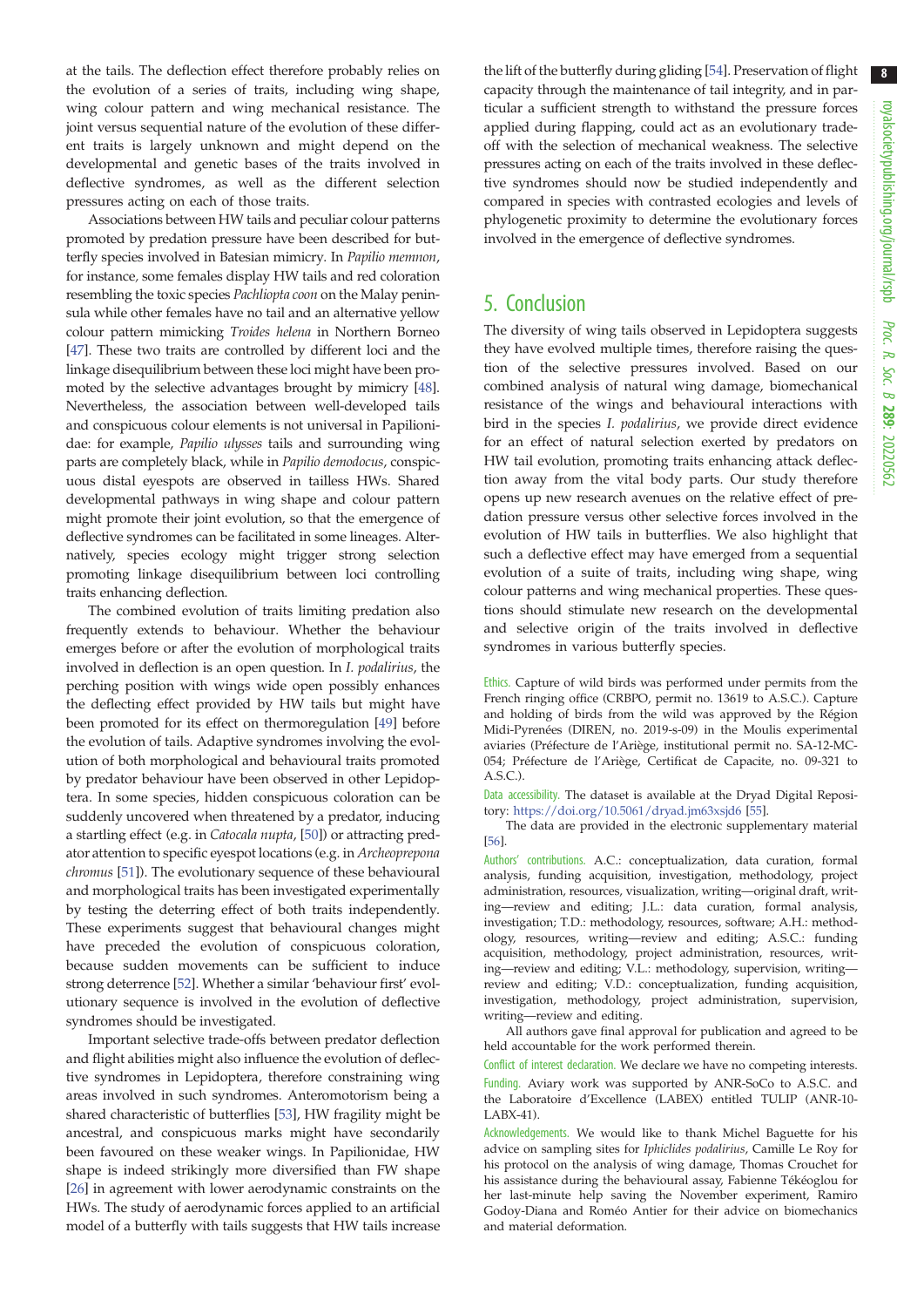# <span id="page-8-0"></span>**References**

- 1. Bateman AW, Vos M, Anholt BR. 2014 When to defend: antipredator defenses and the predation sequence. Am. Nat. 183, 847–855. ([doi:10.1086/](http://dx.doi.org/10.1086/675903) [675903](http://dx.doi.org/10.1086/675903))
- 2. Ruxton GD, Sherratt TN, Speed MP. 2004 Avoiding attack: the evolutionary ecology of crypsis, warning signals, and mimicry. Oxford, UK: Oxford University Press
- 3. Watson CM, Roelke CE, Pasichnyk PN, Cox CL. 2012 The fitness consequences of the autotomous blue tail in lizards: an empirical test of predator response using clay models. Zoology 115, 339-344. ([doi:10.](http://dx.doi.org/10.1016/j.zool.2012.04.001) [1016/j.zool.2012.04.001](http://dx.doi.org/10.1016/j.zool.2012.04.001))
- 4. Guidi R dos S, São-Pedro V de A, da Silva HR, Costa GC, Pessoa DMA. 2021 The trade-off between color and size in lizards' conspicuous tails. Behav. Processes 192, 104496. [\(doi:10.1016/j.beproc.2021.](http://dx.doi.org/10.1016/j.beproc.2021.104496) [104496](http://dx.doi.org/10.1016/j.beproc.2021.104496))
- 5. Murali G, Kodandaramaiah U. 2016 Deceived by stripes: conspicuous patterning on vital anterior body parts can redirect predatory strikes to expendable posterior organs. R. Soc. Open Sci. 3, 160057. [\(doi:10.1098/rsos.](http://dx.doi.org/10.1098/rsos.160057) [160057](http://dx.doi.org/10.1098/rsos.160057))
- 6. Myette AL, Hossie TJ, Murray DL. 2019 Defensive posture in a terrestrial salamander deflects predatory strikes irrespective of body size. Behav. Ecol. 30, 1691–1699. ([doi:10.1093/beheco/arz137\)](http://dx.doi.org/10.1093/beheco/arz137)
- 7. Arnold EN. 1984 Evolutionary aspects of tail shedding in lizards and their relatives. *J. Nat. Hist.* 18, 127–169. ([doi:10.1080/00222938400770131\)](http://dx.doi.org/10.1080/00222938400770131)
- 8. Robbins RK. 1981 The 'False Head' hypothesis: predation and wing pattern variation of lycaenid butterflies. Am. Nat. 118, 770–775. [\(doi:10.1086/](http://dx.doi.org/10.1086/283868) [283868](http://dx.doi.org/10.1086/283868))
- 9. Wourms MK, Wasserman FE. 1985 Butterfly wing markings are more advantageous during handling than during the initial strike of an avian predator. Evolution 39, 845–851. ([doi:10.1111/j.1558-5646.](http://dx.doi.org/10.1111/j.1558-5646.1985.tb00426.x) [1985.tb00426.x\)](http://dx.doi.org/10.1111/j.1558-5646.1985.tb00426.x)
- 10. Sourakov A. 2013 Two heads are better than one: false head allows Calycopis cecrops (Lycaenidae) to escape predation by a jumping spider, Phidippus pulcherrimus (Salticidae). J. Nat. Hist. 47, 1047–1054. ([doi:10.1080/](https://doi.org/10.1080/00222933.2012.759288) [00222933.2012.759288](https://doi.org/10.1080/00222933.2012.759288))
- 11. Novelo Galicia E, Luis Martínez MA, Cordero C. 2019 False head complexity and evidence of predator attacks in male and female hairstreak butterflies (Lepidoptera: Theclinae: Eumaeini) from Mexico. PeerJ 7, e7143. ([doi:10.7717/peerj.7143](https://doi.org/10.7717/peerj.7143))
- 12. Beneski JT. 1989 Adaptive significance of tail autotomy in the salamander, Ensatina. J. Herpetol. 23, 322. [\(doi:10.2307/1564465\)](https://doi.org/10.2307/1564465)
- 13. Cooper WE. 1998 Reactive and anticipatory display to deflect predatory attack to an autotomous lizard tail. Can. J. Zool. 76, 4.
- 14. Chan IZW, Ngan ZC, Naing L, Lee Y, Gowri V, Monteiro A. 2021 Predation favours Bicyclus anynana butterflies with fewer forewing eyespots.

Proc. R. Soc. B 288, 20202840. [\(doi:10.1098/rspb.](http://dx.doi.org/10.1098/rspb.2020.2840) [2020.2840\)](http://dx.doi.org/10.1098/rspb.2020.2840)

- 15. Olofsson M, Vallin A, Jakobsson S, Wiklund C. 2010 Marginal eyespots on butterfly wings deflect bird attacks under low light intensities with UV wavelengths. PLoS ONE 5, e10798. ([doi:10.1371/](http://dx.doi.org/10.1371/journal.pone.0010798) [journal.pone.0010798\)](http://dx.doi.org/10.1371/journal.pone.0010798)
- 16. Stevens M. 2005 The role of eyespots as antipredator mechanisms, principally demonstrated in the Lepidoptera. Biol. Rev. 80, 573. [\(doi:10.1017/](https://doi.org/10.1017/S1464793105006810) [S1464793105006810](https://doi.org/10.1017/S1464793105006810))
- 17. Le Roy C, Cornette R, Llaurens V, Debat V. 2019 Effects of natural wing damage on flight performance in Morpho butterflies: what can it tell us about wing shape evolution? *J. Exp. Biol.* 222, jeb204057. [\(doi:10.1242/jeb.204057](http://dx.doi.org/10.1242/jeb.204057))
- 18. Molleman F et al. 2020 Quantifying the effects of species traits on predation risk in nature: a comparative study of butterfly wing damage. J. Anim. Ecol. 89, 716–729. ([doi:10.1111/1365-](http://dx.doi.org/10.1111/1365-2656.13139) [2656.13139\)](http://dx.doi.org/10.1111/1365-2656.13139)
- 19. Hill RI, Vaca JF. 2004 Differential wing strength in Pierella butterflies (Nymphalidae, Satyrinae) supports the deflection hypothesis. Biotropica 36, 362–370. [\(doi:10.1111/j.1744-7429.2004.tb00328.x\)](https://doi.org/10.1111/j.1744-7429.2004.tb00328.x)
- 20. Møller AP, Nielsen JT, Erritzøe J. 2006 Losing the last feather: feather loss as an antipredator adaptation in birds. Behav. Ecol. 17, 1046–1056. [\(doi:10.1093/beheco/arl044\)](http://dx.doi.org/10.1093/beheco/arl044)
- 21. Barber JR, Leavell BC, Keener AL, Breinholt JW, Chadwell BA, McClure CJW, Hill GM, Kawahara AY. 2015 Moth tails divert bat attack: evolution of acoustic deflection. Proc. Natl Acad. Sci. USA 112, 2812–2816. [\(doi:10.1073/pnas.1421926112](http://dx.doi.org/10.1073/pnas.1421926112))
- 22. Rubin JJ, Hamilton CA, McClure CJW, Chadwell BA, Kawahara AY, Barber JR. 2018 The evolution of antibat sensory illusions in moths. Sci. Adv. 4, eaar7428.
- 23. Pinheiro CEG, Cintra R. 2017 Butterfly predators in the neotropics: which birds are involved? J. Lepidopterists' Soc. 71, 109–114. [\(doi:10.18473/](http://dx.doi.org/10.18473/lepi.71i2.a5) [lepi.71i2.a5\)](http://dx.doi.org/10.18473/lepi.71i2.a5)
- 24. Pinheiro CEG. 2011 On the evolution of warning coloration, Batesian and Müllerian mimicry in Neotropical butterflies: the role of jacamars (Galbulidae) and tyrant-flycatchers (Tyrannidae). J. Avian Biol. 42, 277–281. [\(doi:10.1111/j.1600-](http://dx.doi.org/10.1111/j.1600-048X.2011.05435.x) [048X.2011.05435.x\)](http://dx.doi.org/10.1111/j.1600-048X.2011.05435.x)
- 25. Páez E, Valkonen JK, Willmott KR, Matos-Maraví P, Elias M, Mappes J. 2021 Hard to catch: experimental evidence supports evasive mimicry. Proc. R. Soc. B 288, 20203052. ([doi:10.1098/rspb.2020.3052](http://dx.doi.org/10.1098/rspb.2020.3052))
- 26. Owens HL, Lewis DS, Condamine FL, Kawahara AY, Guralnick RP. 2020 Comparative phylogenetics of Papilio butterfly wing shape and size demonstrates independent hindwing and forewing evolution. Syst. Biol. 69, 813–819. ([doi:10.1093/sysbio/syaa029\)](http://dx.doi.org/10.1093/sysbio/syaa029)
- 27. Gaunet A, Dincă V, Dapporto L, Montagud S, Vodă R, Schär S, Badiane A, Font E, Vila R. 2019 Two consecutive Wolbachia-mediated mitochondrial

introgressions obscure taxonomy in Palearctic swallowtail butterflies (Lepidoptera, Papilionidae). Zool. Scr. 48, 507–519. ([doi:10.1111/zsc.12355](https://doi.org/10.1111/zsc.12355))

- 28. Cuthill IC, Partridge JC, Bennett ATD, Church SC, Hart NS, Hunt S. 2000 Ultraviolet vision in birds. In Advances in the study of behavior (eds PJB Slater, JS Rosenblatt, CT Snowdon, TJ Roper), pp. 159–214. New York, NY: Academic Press.
- 29. Rohlf F. 2015 The tps series of software. *Hystrix* Ital. J. Mammal. 26, 1–4. ([doi:10.4404/hystrix-26.1-](http://dx.doi.org/10.4404/hystrix-26.1-11264) [11264\)](http://dx.doi.org/10.4404/hystrix-26.1-11264)
- 30. Adams DC, Rohlf FJ, Slice DE. 2004 Geometric morphometrics: ten years of progress following the 'revolution'. Ital. J. Zool. 71, 5–16. ([doi:10.1080/](http://dx.doi.org/10.1080/11250000409356545) [11250000409356545](http://dx.doi.org/10.1080/11250000409356545))
- 31. Bookstein FL. 1997 Landmark methods for forms without landmarks: morphometrics of group differences in outline shape. Med. Image Anal. 1, 225–243. ([doi:10.1016/S1361-](http://dx.doi.org/10.1016/S1361-8415(97)85012-8) [8415\(97\)85012-8](http://dx.doi.org/10.1016/S1361-8415(97)85012-8))
- 32. Pau G, Fuchs F, Sklyar O, Boutros M, Huber W. 2010 EBImage: an R package for image processing with applications to cellular phenotypes. Bioinformatics 26, 979–981. ([doi:10.1093/bioinformatics/btq046\)](https://doi.org/10.1093/bioinformatics/btq046)
- 33. French JP. 2017 autoimage: Multiple heat maps for projected coordinates. R J. 9, 284. [\(doi:10.32614/RJ-](https://doi.org/10.32614/RJ-2017-025)[2017-025\)](https://doi.org/10.32614/RJ-2017-025)
- 34. Fox J et al. 2021 car: Companion to applied regression. See [https://CRAN.R-project.org/package=](https://CRAN.R-project.org/package=car) [car.](https://CRAN.R-project.org/package=car)
- 35. Kassambara A. 2021 rstatix: Pipe-friendly framework for basic statistical tests. See [https://CRAN.R-project.](https://CRAN.R-project.org/package=rstatix) [org/package=rstatix](https://CRAN.R-project.org/package=rstatix).
- 36. Landowski M, Kunicka-Kowalska Z, Sibilski K. 2020 Mechanical and structural investigations of wings of selected insect species. Acta Bioeng. Biomech. 22, 199–209. [\(doi:10.37190/ABB-01525-2019-03\)](http://dx.doi.org/10.37190/ABB-01525-2019-03)
- 37. Racheli T, Pariset L. 1992 Il Genere Battus (Lepidoptera, Papilionidae): Tassonomica e Storia Naturale. See [https://www.pemberleybooks.com/](https://www.pemberleybooks.com/product/il-genere-battus-lepidoptera-papilionidae-tassonomica-e-storia-naturale/2784/) [product/il-genere-battus-lepidoptera-papilionidae](https://www.pemberleybooks.com/product/il-genere-battus-lepidoptera-papilionidae-tassonomica-e-storia-naturale/2784/)[tassonomica-e-storia-naturale/2784/](https://www.pemberleybooks.com/product/il-genere-battus-lepidoptera-papilionidae-tassonomica-e-storia-naturale/2784/) (accessed 13 January 2022).
- 38. Devries P. 2002 Differential wing toughness in distasteful and palatable butterflies: direct evidence supports unpalatable theory. Biotropica 34, 176–181. ([doi:10.1111/j.1744-7429.2002.tb00254.x](http://dx.doi.org/10.1111/j.1744-7429.2002.tb00254.x))
- 39. Kuznetsova A, Brockhoff PB, Christensen RHB. 2017 lmerTest package: tests in linear mixed effects models. J. Stat. Softw. 82, 1–26. [\(doi:10.18637/jss.](http://dx.doi.org/10.18637/jss.v082.i13) [v082.i13\)](http://dx.doi.org/10.18637/jss.v082.i13)
- 40. R Core Team. 2018 R: a language and environment for statistical computing. Vienna, Austria: R Foundation for Statistical Computing. See [http://](http://www.R-project.org/) [www.R-project.org/](http://www.R-project.org/).
- 41. Naef-Daenzer L, Naef-Daenzer B, Nager RG. 2000 Prey selection and foraging performance of breeding great tits Parus major in relation to food availability. J. Avian Biol. 31, 206–214. ([doi:10.](https://doi.org/10.1034/j.1600-048X.2000.310212.x) [1034/j.1600-048X.2000.310212.x](https://doi.org/10.1034/j.1600-048X.2000.310212.x))